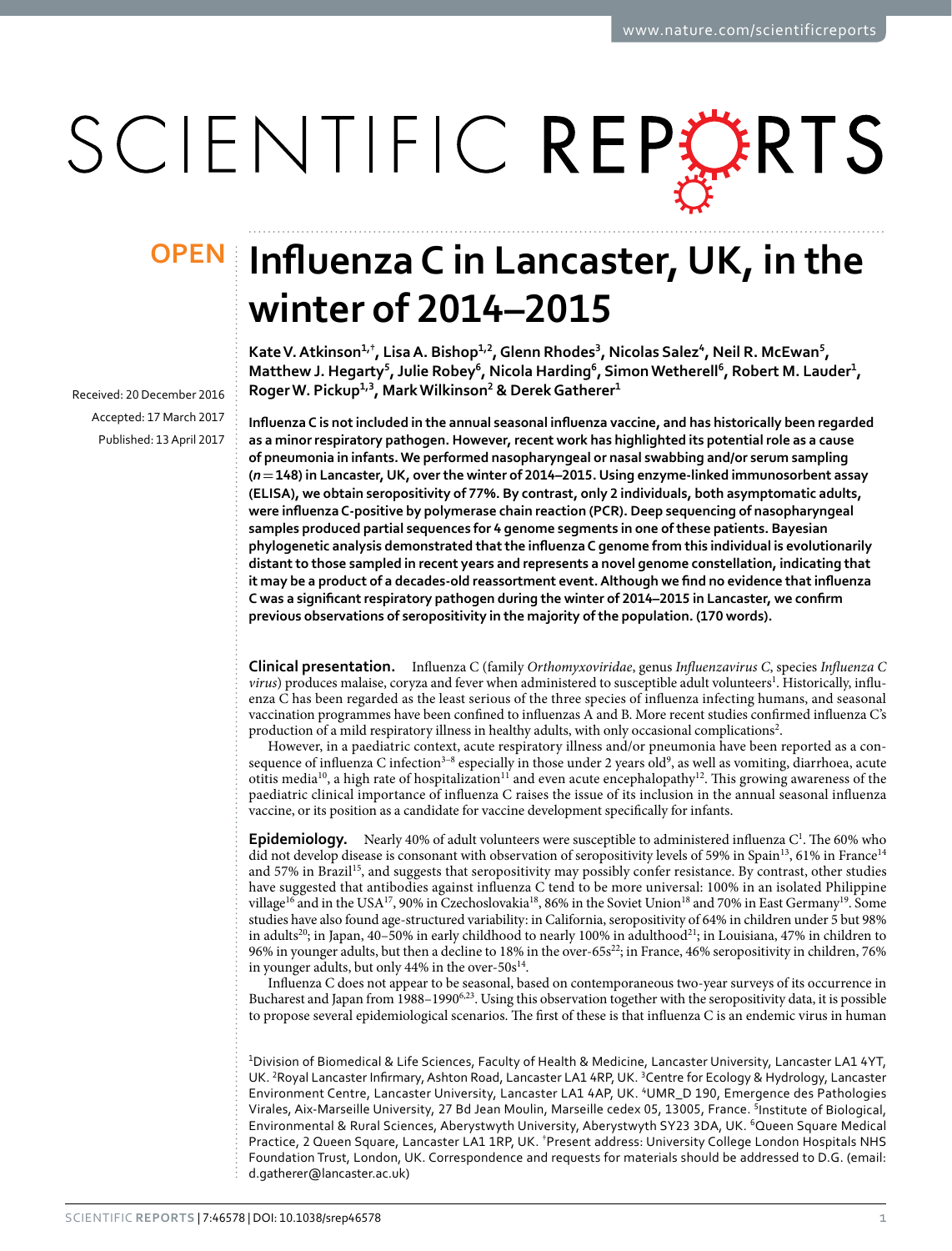

<span id="page-1-0"></span>

populations, with approximately lifelong immunity conferred by first exposure. The decline in seropositivity in later life<sup>[14](#page-6-2),[22](#page-6-3)</sup>, potentially due to immunosenescence, would then provide the virus with opportunities to infect individuals for a second time. The second scenario is that the virus is only intermittently epidemic, with variation in seropositivity a reflection of previous epidemic history in different locations. The third scenario is that the virus is endemic but antigenically variable over time<sup>24</sup>. Seropositivity would therefore be an unreliable guide to the true immune status of any individual.

**Phylogenetics and molecular evolution.** The rate of nucleotide substitution is lower in influenza C than in A and  $B^{25-28}$ , and reassortment has been detected<sup>[3](#page-6-4)[,6](#page-6-5),25,28–30</sup>. There is also evidence of positive selection at two residues in the receptor-binding domain of the haemagglutinin-esterase (HE) protein, but the overall ratio of non-synonymous to synonymous substitutions (omega) across the genome is low, individual proteins ranging from 0.05 to 0.13[28.](#page-6-6) The low levels of omega indicate a virus that is well adapted to its host, but the presence of positive selection in the HE receptor-binding domain also indicates selective pressure from the host immune system. This provides a molecular explanation for the observed antigenic drift<sup>24</sup> and some evidence against the scenario that humans are likely to acquire lifelong immunity.

The issue of endemicity versus sporadic epidemics also remains unresolved. Only one candidate epidemic surge has been identified, in Japan in 2004[4](#page-6-7) . The existence of reassorted strains indicates that double infection with two or more strains cannot be very infrequent, implying that it ought to be possible to detect numerous (or at least >1) strains co-circulating both temporally and geographically, previously demonstrated in Japan<sup>4</sup>. Indeed, a continually shifting pattern of segment combinations, referred to as genome constellations<sup>28</sup>, is observed when full genomes are studied, a phenomenon also seen in influenza  $B<sup>31</sup>$ . Eight genome constellations circulating in the 1990s differed from the genome constellations present in a set of reference genomes from the 1940s to the 1980s<sup>28</sup>.

### **Results**

**Participants.** Of the 148 participants, 69 were male and 79 female. 71 were symptomatic and 77 asymptomatic. Distribution of male and female participants within symptomatic and asymptomatic groups was assessed by a  $2 \times 2$  chi-square test and was not statistically significant. Except for a relative excess of age group 20–29 participants (mostly from the university), age approximated a normal distribution.

**Influenza C seropositivity.** Of the 148 participants, 129 consented to donate serum. Of these 99 were seropositive and 30 negative, giving a figure of 77% seropositivity. Figure 1 shows the anti-influenza C IgG concentration by age. Gender differences in seropositivity were also nearly absent (male mean 2.5mg/dl, female mean 2.3mg/dl) with no statistical significance on t-test, but symptomatic individuals had slightly more IgG (symptomatic mean 2.6mg/dl, asymptomatic mean 2.2mg/dl), significant on a t-test at p<0.05. A Mann Whitney U-test was performed on the distribution of seropositive individuals between each age group, and was not statistically significant.

**Detection of viral RNA.** Two participants out of 148 (1.4%), aged 51 years and 70 years, both asymptomatic, were detected as positive for influenza C using quantitative PCR, at 135ng and 160ng total viral RNA respectively, corresponding to  $1.9 \times 10^{10}$  and  $2.2 \times 10^{10}$  genome copies. Since influenza viruses are believed to have a single genome copy per virion<sup>32</sup>, this indicates approximately  $2 \times 10^{10}$  virions per individual nasopharyngeal swab. On deep sequencing (accessions SRR4733498 and SRR4733494), only one patient showed sufficient levels of influenza C reads for genome assembly to be attempted (SRR4733498).

**Genetic relationships of isolated influenza C genome segments.** Partial genome segment sequences were obtained from deep sequencing for segments 1, 5, 6 and 7, encoding PB2, NP, M1/CM2 and NS1/NS2 respectively. Those greater than 200 bases are deposited in GenBank, accession numbers KY075640 - KY075642. Insufficient reads were available to assemble the other segments. Although breadth of coverage across segments is low (ranging from 22% in segment 5 to 32% in segment 6), there is sufficient genetic information to assign each fragment to a clade as defined previously<sup>[28](#page-6-6)</sup>, using Bayesian phylogenetics. Plotting of the root-to-tip genetic distance on a neighbour-joining tree using TempEst showed that molecular clocks apply best to segments 2 and 7 (PB2 and NS1/NS2), but that both segments 5 and 6 (NP and M1/CM2) have lower root-to-tip distances for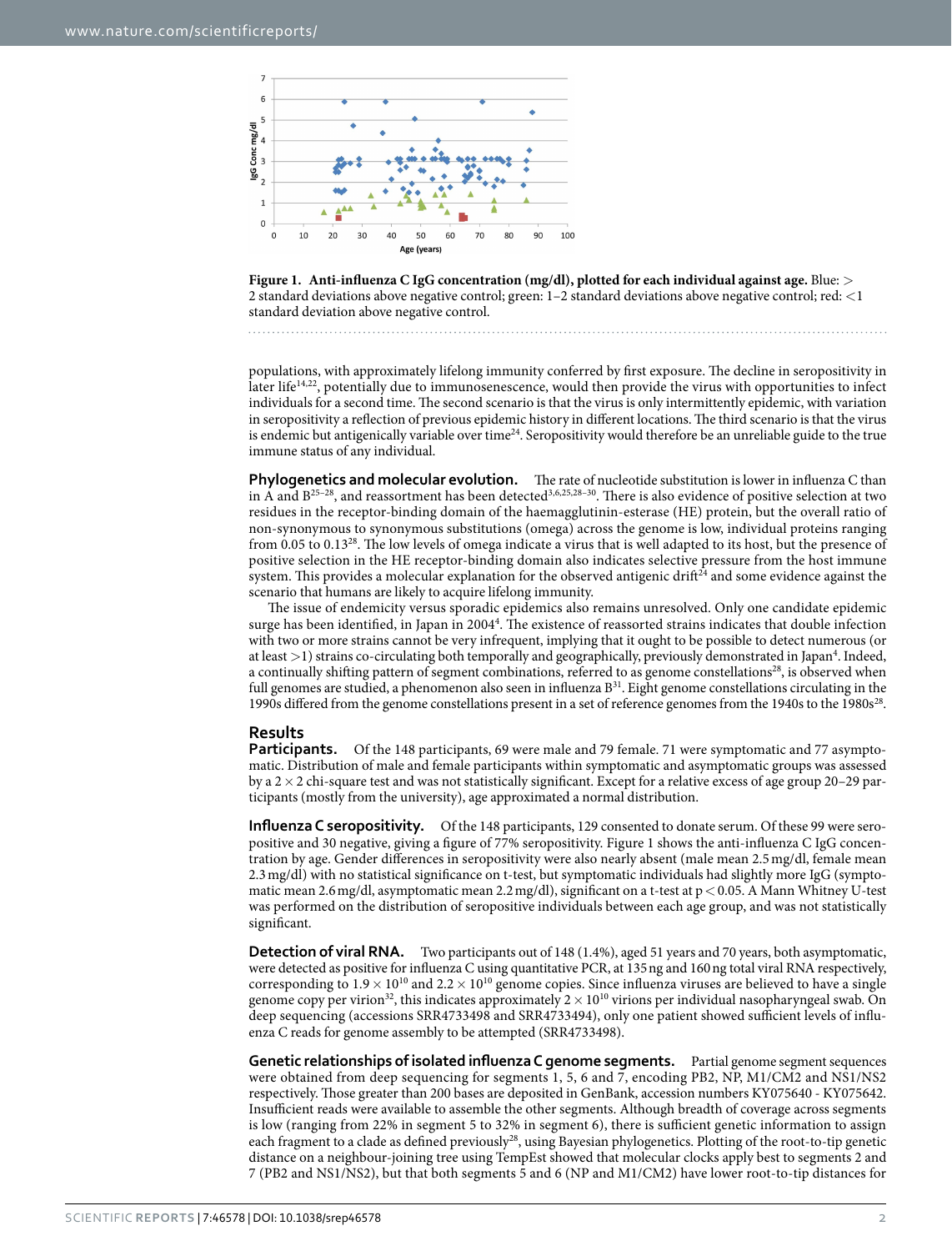





<span id="page-2-0"></span>**Figure 3. Root-to-tip distance in a neighbour joining tree for segment 6 (encoding M1/CM2) segment of the influenza C genome.** 86 full-length or near full-length genome segments (1180 bases) are used plus the 380 discontinuous bases of segment 6 derived from deep sequencing. C/Lancaster/1/2015 is less divergent from the root than it should be given its known sampling date, consistent with a perturbation of molecular clock-like behaviour in its lineage.

C/Lancaster/1/2015 than expected. Figures 2 and 3 shows the TempEst plots for segments 1 and 6 (PB2 and M1/ CM2), giving examples of clock-like and non-clock-like behaviour, respectively. The TempEst plots for segments 5 and 7 (NP and NS1/NS2) are Supplementary Figures 3 and 4 respectively. The new strain of influenza C identified was designated C/Lancaster/1/2015.

Clade memberships were determined by examination of Bayesian phylogenetic trees produced in BEAST, as previously<sup>28</sup> and then annotated onto the neighbour-joining trees used for the molecular clock analysis. [Figure 4](#page-3-0) shows the tree for segment 5 (encoding NP), demonstrating that C/Lancaster/1/2015 belongs to the C/ Miyagi/1/93 clade, and not to the C/Greece/79 and C/pig/Beijing/81 clades circulating in recent isolates. [Figure 5](#page-4-0)  shows the tree for segment 7 (encoding NS1/NS2) has an even more distant relationship to recent genomes, being part of the C/Sapporo/71 clade last seen in 1979. The phylogenetic trees for PB2 and MP are given in Supplementary Figures 1 and 2, and further confirm the genetic distance between C/Lancaster/1/2015 and other recently sequenced genomes. Clade memberships are then synthesised to derive the relationship between C/ Lancaster/1/2015 and defined genome constellations [\(Table 1\)](#page-4-1).

#### **Discussion**

Our participant group were 77% seropositive to influenza C. This is slightly higher than the 57–61% levels from studies in western Europe and Brazil<sup>13–15</sup>, within the range of the 70–90% found in eastern Europe<sup>[18,](#page-6-1)[19](#page-6-9)</sup> but still considerably short of those studies reporting universal seropositivity in the USA and east Asia<sup>16,17</sup>. As in previous studies, our antibody titre levels were widely variable among those classed as seropositive, and our choice of threshold is purely statistical. However, we also found no statistically significant age-structured or gender-structured variability in seropositivity [\(Fig. 1\)](#page-1-0). This is at variance with some previous studies in the USA, Japan and Europe<sup>14,20-22</sup>. It should also be noted that many serological studies on influenza C are now some decades old and techniques have varied over the years, so individual studies are not necessarily directly comparable. We also cannot exclude the possibility of some cross-reactivity of our influenza C antigen with antibodies to other influenza viruses, but this is also an issue in all previous studies.

Neither of the two participants who were identified as influenza C-positive by PCR generated sufficient deep sequencing reads for complete genomes to be assembled. Our deep sequencing of the nasopharyngeal swabs of both of our PCR-positive participants, produced much fuller genome sequence results for other RNA viruses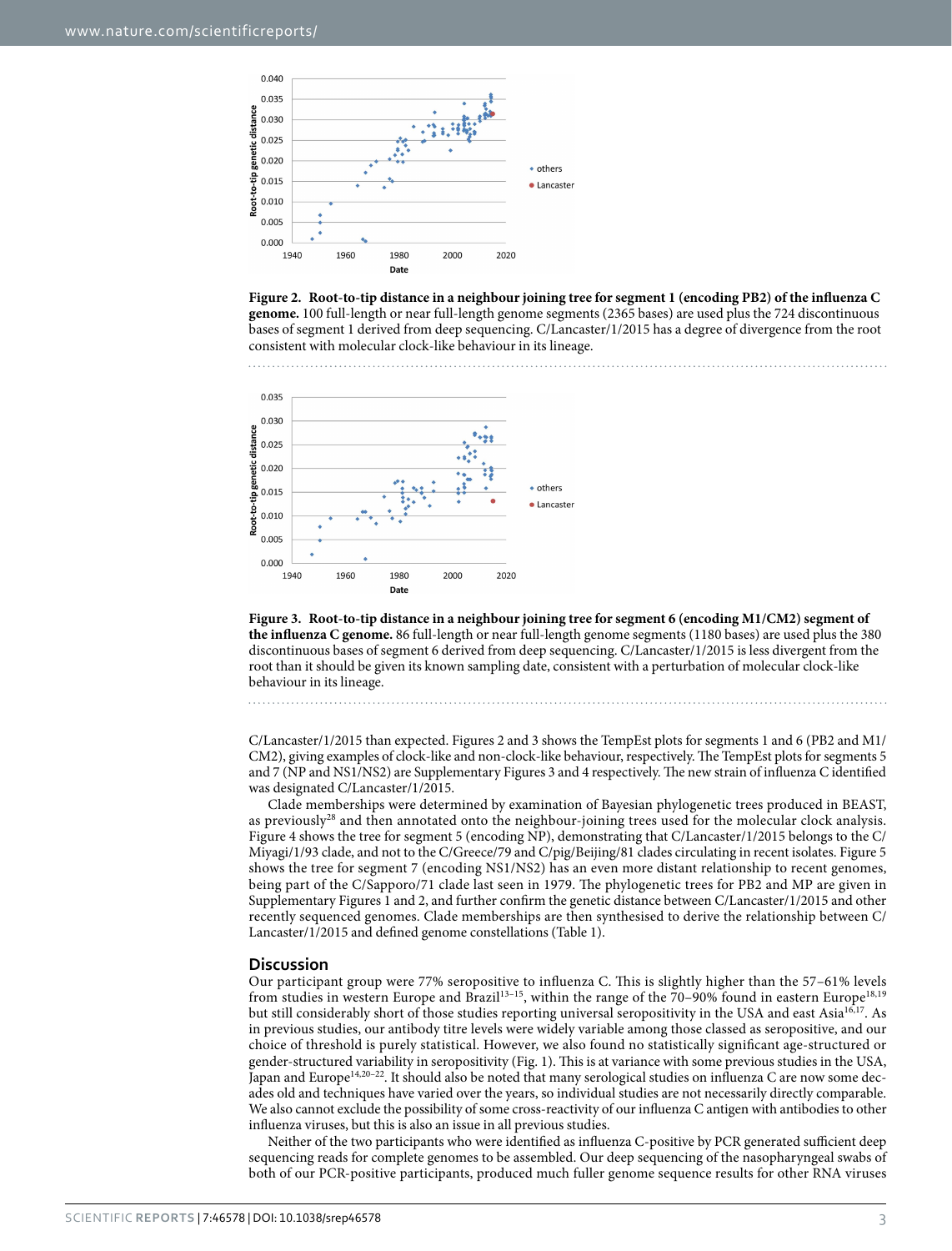

<span id="page-3-0"></span>**Figure 4. Neighbour joining tree rooted on C/Taylor/1233/1947 for segment 5 (NP), annotated with clades as previously derived**[28](#page-6-6)**, demonstrating the closer relationship of C/Lancaster/1/2015 (red) to NP segments of the C/Miyagi/1/93 clade than to recent isolates.** Scale: substitutions per site.

apart from influenza C, as well as sequences from a range of bacterial species (Atkinson *et al.* in preparation). We therefore do not think that the difficulty in detecting influenza C, or in generating complete genomes, is due to RNA degradation or other technical failure. The 4 segments partially assembled are the least variable segments, but only segment 4, encoding HE, is an outlier in terms of its variability, at 0.042 substitutions per site since 1947, compared to a range of 0.017 to 0.027 for the other segment[s28](#page-6-6). Even within HE there are relatively conserved regions within the stalk domain, so we do not believe that failure to assemble HE or other segments is an artefact of excessive stringency in our assembly process.

In the individual with the 4 partial genome segment sequences, it is evident that C/Lancaster/1/2015 is a reas-sortant that does not fall into any of the genome constellations previously classified<sup>[28](#page-6-6)</sup> (see also [Table 1\)](#page-4-1). It contains a rare NS1/NS2 segment of the C/Sapporo/71 clade, related to sequences that were last observed in the late 1970s. Influenza C genomes sequenced since 2010 all have the C/Shizuoka/79 clade in the NS1/NS2 segment [\(Fig. 5](#page-4-0)). C/Lancaster/1/2015 also has a rare NP segment of the C/Miyagi/1/93 clade, related to sequences that were last observed around 2000 ([Fig. 4\)](#page-3-0) and typical of genome constellation 4a ([Table 1\)](#page-4-1). The other segments are within clades found more recently, although C/Lancaster/1/2015's position within these clades is never close to any of the recent genome sequences (Supplementary Figures 1 and 2). The exact position of C/Lancaster/1/2015 on each segment's phylogenetic tree is rarely well supported by Bayesian phylogenetics posterior probability density, but its location within each of the broader clades is well supported. We therefore conclude that its apparent reassortant nature is unlikely to be simply an artefact of partial sequence information.

Tentative reconstruction of the reassortment event may be attempted. Previous work<sup>28</sup> defines genome constellation 4a as consisting of C/Sapporo/71, C/Miyagi/1/93, C/Sapporo/71 and C/Shizuoka/79 in segments 1, 5, 6 and 7 respectively. The corresponding clades for C/Lancaster/1/2015 are C/Sapporo/71, C/Miyagi/1/93, C/ Sapporo/71 and C/Sapporo/71 respectively ([Table 1](#page-4-1)), suggesting that a strain of constellation 4a reassorted with one containing a C/Sapporo/71-clade segment 7. Since no strain containing a segment 7 of this clade has been seen since the 1970s and constellation 4a was only seen in the 1990s, it seems likely that the reassortment event occurred in the 1990s. This would also explain the dissimilarity of C/Lancaster/1/2015 in all of its segments, to other recently sequenced strains. We are tempted to speculate that this reassortant occurred locally in Lancaster, but in the absence of any other British genomes since C/England/892/1983<sup>33</sup>, which is itself incomplete, it is impossible to come a conclusion.

If this scenario is common in small isolated populations, influenza C diversity in terms of shifting genome constellations may be even greater than suggested from the available genomes. The M1/CM2 ([Fig. 3](#page-2-0)) and NP segments (Supplementary Figure 3) for C/Lancaster/1/2015 have lower root-to-tip distances than expected under the assumption of molecular clock-like evolution. When this method is used on database-derived sequences, it is often taken as indicative of incorrect dating. However, given that we know precisely when our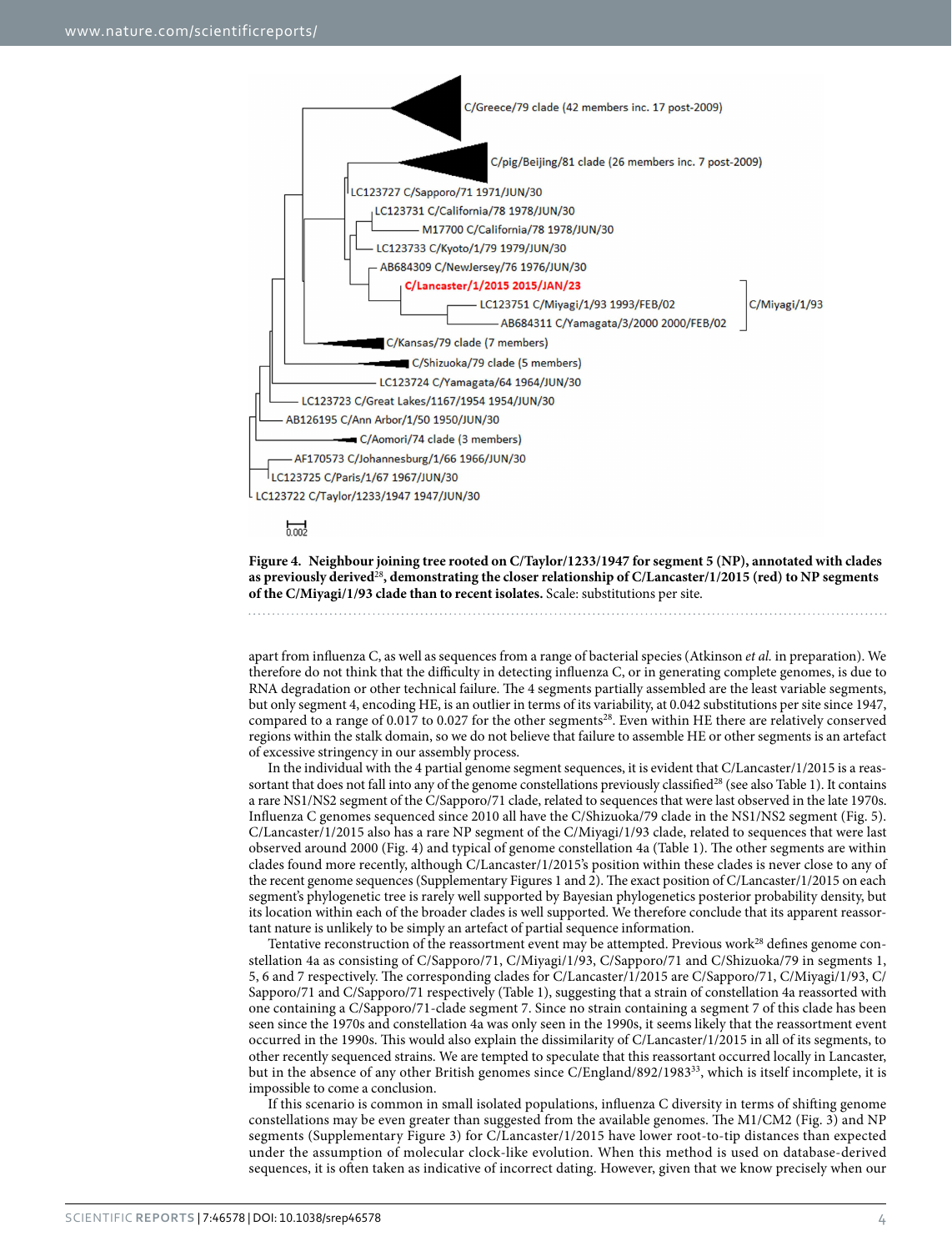

 $\overline{\text{max}}$ 

<span id="page-4-0"></span>**Figure 5. Neighbour joining tree rooted on C/Taylor/1233/1947 for segment 7 (NS1/NS2), annotated with clades as previously derived**[28](#page-6-6)**, demonstrating the closer relationship of C/Lancaster/1/2015 (red) to NS1/ NS2 segments of the C/Sapporo/71 clade from the 1970s than to recent isolates.** Scale: substitutions per site.

<span id="page-4-1"></span>

| <b>Genome</b> segment<br>(encoded protein) | <b>Clade of segment in Lancaster</b><br>consensus, as defined by Gatherer <sup>28</sup> | <b>Genome constellation in</b><br>which that clade is present | Clade(s) of other post 2009 genomes |
|--------------------------------------------|-----------------------------------------------------------------------------------------|---------------------------------------------------------------|-------------------------------------|
| 1 (PB2)                                    | C/Sapporo/71                                                                            | All, except 5                                                 | C/Greece/79; C/Sapporo/71           |
| 5(NP)                                      | C/Miyagi/1/93                                                                           | 4a                                                            | C/pig/115/Beijing/81; C/Greece/79   |
| 6(M1/CM2)                                  | C/Sapporo/71                                                                            | All, except $2 & 3$                                           | C/Sapporo/71                        |
| 7 (NS1/NS2)                                | C/Sapporo/71                                                                            | None: clade not seen since<br>1970s                           | C/Shizuoka/79                       |

**Table 1. Clade membership of segments of C/Lancaster/1/2015 and the prior clade and genome constellation classifications as previously derived**[28](#page-6-6)**.** The rightmost column lists those clades found in other segments sequenced from 2010 onwards. Segments 1 and 6 of C/Lancaster/1/2015 are outliers within clades found in other recent genomes, but segments 5 and 7 are not.

samples were collected, it is more likely to reflect a genuinely slower rate of evolution in these samples. The M1/CM2 segment of C/Lancaster/1/2015 is positioned in the phylogenetic tree near segments from the 1980s (Supplementary Figure 1) and the NP segment near segments from the 1990s and 2000 [\(Fig. 4](#page-3-0)). This same phenomenon of slowed molecular clock, and aberrant positioning with the phylogenetic tree, has been seen in some strains of Zaire ebolavirus<sup>34</sup> and also in the 1977 "Russian Flu" H1N1 outbreak<sup>35</sup>, and is thought be a consequence of the virus entering a host population where the serial interval – the time between infection of one host and the next in a transmission chain – is reduced and the virus therefore spends longer in a non-replicative state. For ebolavirus, this is assumed to be a non-typical animal reservoir host, and for Russian Flu possibly a laboratory freezer. Neither of these options would seem to be possible for influenza C, so it may simply be a cumulative result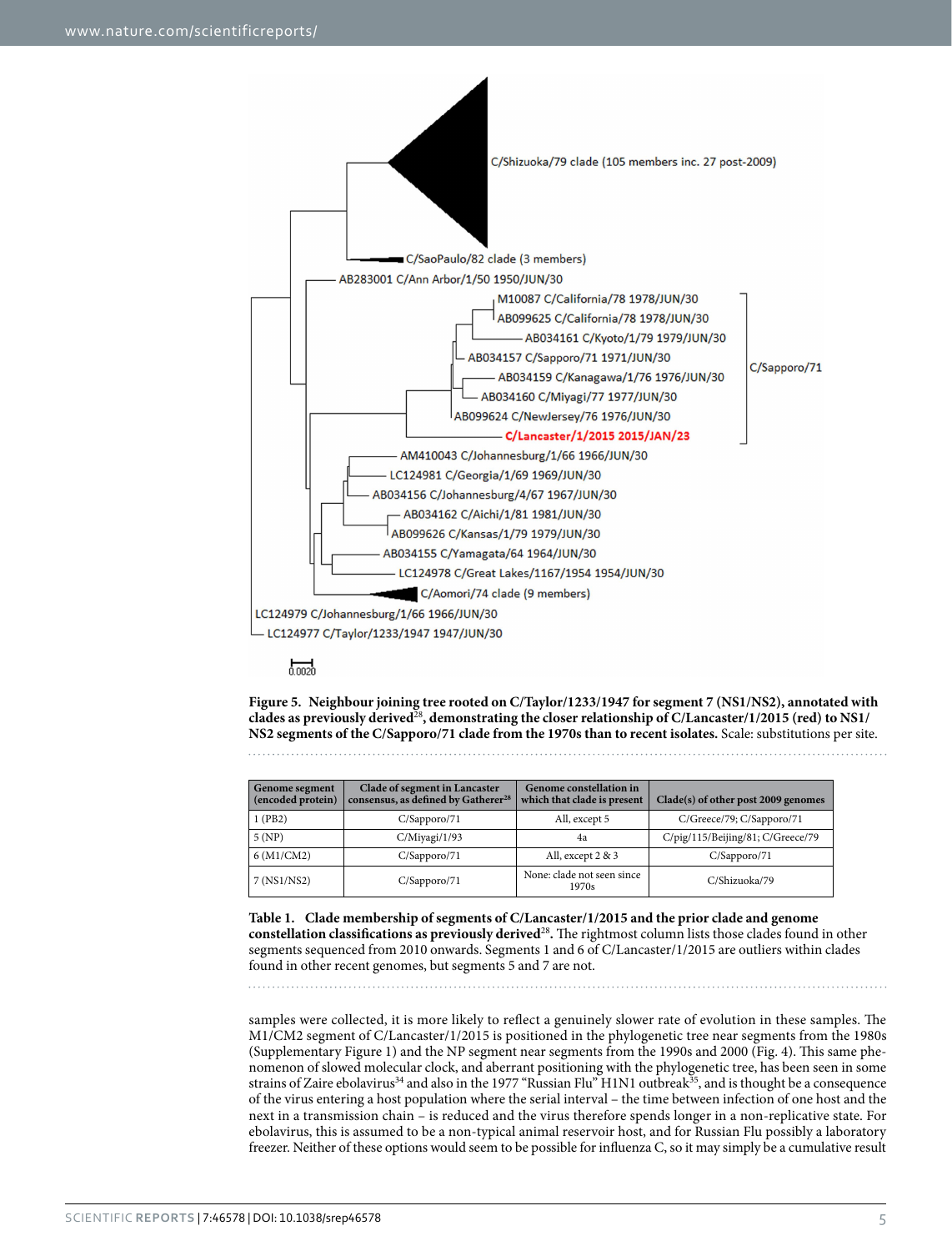of low transmission rates within relatively small populations slightly delaying the average serial interval, conditions which could apply in Lancaster.

We began this study with the premise that influenza C might be a candidate for inclusion in the seasonal influenza vaccine. Our results do not provide any support for the proposition that vaccination of adults is appropriate, consistent with the conclusion of one other recent report<sup>36</sup>. Although we recruited 71 symptomatic individuals with a range of cold/flu-like symptoms, none of these was influenza C-positive, and none of the respiratory disease burden in Lancaster during our study period can be attributed to influenza C.

There may still be a case for vaccination of children in the light of published reports of serious respiratory disease caused by influenza C in that age group<sup>3-12,37</sup>. We recruited 6 participants in the <9 years age group but none were consented to allow serum sampling. In the single participant in the 10-19 year age group, anti-influenza C IgG levels were at <1mg/dl and this individual is classified as seronegative ([Fig. 1\)](#page-1-0). Haemagglutinin-inhibition assay (HI) would potentially clarify this issue, but in its absence we can only draw limited conclusions at best concerning the clinical implications of seropositivity, as quantified by ELISA.

#### **Methods**

**Ethics.** Ethical approval was granted by the UK National Research Ethics Service (NRES), reference [14/](#page-6-2) LO/1634, Integrated Research Application System (IRAS) Project 147631. The project was registered with the National Institute of Health Research (NIHR), UK as part of the NIHR Clinical Research Network (UKCRN) Portfolio, ID 17799. All methods were carried out in accordance with the relevant guidelines and regulations. Informed consent was obtained from all volunteers of 18 years and older. For those under 18 years, informed parental consent was obtained, together with supervised assent of the volunteer.

**Patient recruitment.** Lancaster (54.05°N 2.80°W) is a small city with a population of 45,000 (141,000) including surrounding towns and villages). The permanent resident population is >95% white and 18% are over age 65. Participants were approached in 3 locations from November 2014 to May 2015: 1) Lancaster University, 2) a general practice (GP), 3) hospital clinics. After informed consent was given, patients with coryza and/or other symptoms consistent with respiratory infection, were classified as the symptomatic group (*n*=71) and the remainder as asymptomatic (*n*= 77). The latter were included to investigate if influenza C could be detected in patients without coryza. Nasopharyngeal (or nasal) swabbing, blood sampling, or both, were performed on the patients, according to consent.

**Sample processing.** Nasopharyngeal swabs (MW951SENT, Medical Wire) were used on the rear wall of the nasopharynx or nose (according to consent) of patients, and the tips then snapped off directly into Sigma Virocult® medium.

Blood was drawn or taken from a finger prick, according to consent, using Beckton Dickinson Serum Separator<sup>®</sup> tubes (SST<sup>™</sup>). Serum was separated at 1000–2000 g for 10 minutes (for arm samples) or at 6000– 15000 g for 90 s (for finger-prick samples) and then stored at −80 °C.

RNA was extracted from the nasopharyngeal swabs using a MagMAX™ Viral RNA Isolation Kit (Ambion). The quality and quantity of RNA extracted from samples was assessed by spectrophotometry using the NanoDrop<sup>®</sup> 1000 Spectrophotometer V3.3.0 (Thermo Fisher Scientific). cDNA was prepared using a High Conceity PNA to cDNA™ Kit (Applied Biosysteme® Life Technologie<sup>rM</sup>) and a Veriti® Thermol Cyclor High-Capacity RNA-to-cDNA™ Kit (Applied Biosystems®, Life Technologies™) and a Veriti® Thermal Cycler (Applied Biosystems®, Life Technologies™). The samples were incubated at 37 °C for 60 minutes, before stopping the reaction at 95 °C for 5 minutes and then holding at 4 °C. Once completed the plates were stored at  $-20\degree C$ the reaction at 95 °C for 5minutes and then holding at 4 °C. Once completed, the plates were stored at −20 °C.

Polymerase chain reaction (PCR) was then performed using a 7500 FAST Real-Time PCR system (Applied Biosystems®, Life Technologies™) with thermo-cycling carried out as follows: one cycle of 95 °C for 10min and 45 cycles of 95 °C for 15 s and 60 °C for 1 min. PCR primers for influenza C were as used previously<sup>38</sup>, and quantification was performed by reference to a positive control sample at 32ng/μl. Concentrations were converted into genome copy numbers using<http://scienceprimer.com/nucleotide-molecular-weight-calculator>. Samples judged positive after quantitative PCR were processed using the Illumina Nextera XT library kit and deep sequenced in  $2 \times 126$  bp format using an Illumina HiSeq2500 system.

Enzyme-linked immunosorbent assay (ELISA) was performed on the serum samples using influenza C antigen as previously described, and using the same antigen preparation<sup>38</sup>, with goat anti-human HRP-conjugated secondary antibody (ab6858, Abcam®) and SureBlue™ TMB Microwell Peroxidase Substrate solution.<br>Absorbance was measured at 450 nM using a Walles Victor<sup>om</sup> (Darkin Elmer) plate reeder. Anti-influenze CIcC Absorbance was measured at 450nM using a Wallac Victor2™ (Perkin Elmer) plate reader. Anti-influenza C IgG was quantified by calibration of the peroxidase reaction against a standard dilution series of IgG concentrations. The threshold for seropositivity was placed at 2 standard deviations above the mean level of the negative control serum.

**Genome segment sequence assembly.** Illumina reads were trimmed of adapters and other non-genomic elements using CutAdapt 1.139 [\(https://pypi.python.org/pypi/cutadapt\)](https://pypi.python.org/pypi/cutadapt), fastq-mcf 0.11.340 [\(https://expression](https://expressionanalysis.github.io/ea-utils)[analysis.github.io/ea-utils\)](https://expressionanalysis.github.io/ea-utils), and trim\_galore ([http://www.bioinformatics.babraham.ac.uk/projects/trim\\_galore/](http://www.bioinformatics.babraham.ac.uk/projects/trim_galore/)), within the Read\_cleaner pipeline (Gatherer, unpublished). Ethical approval required that no genetic material remain within the samples which could enable identification of patients. Therefore, human genome and transcriptome sequences were removed by iterative alignment onto the NCBI, Ensembl and UCSC human iGenomes ([http://support.illumina.com/sequencing/sequencing\\_software/igenome.html](http://support.illumina.com/sequencing/sequencing_software/igenome.html)), first using bowtie 1.1.141 ([http://](http://bowtie-bio.sourceforge.net/index.shtml) [bowtie-bio.sourceforge.net/index.shtml\)](http://bowtie-bio.sourceforge.net/index.shtml), then BWA 0.7.12-r103942 (<http://bio-bwa.sourceforge.net>) within the Valet pipeline (Gatherer, unpublished). Following each alignment, extraction of unaligned reads was achieved using samtools 0.1.1943 [\(http://samtools.sourceforge.net\)](http://samtools.sourceforge.net) and the next alignment commenced. Bowtie, BWA and samtools were co-ordinated using the Vanator pipeline<sup>44</sup> (<https://sourceforge.net/projects/vanator-cvr>). The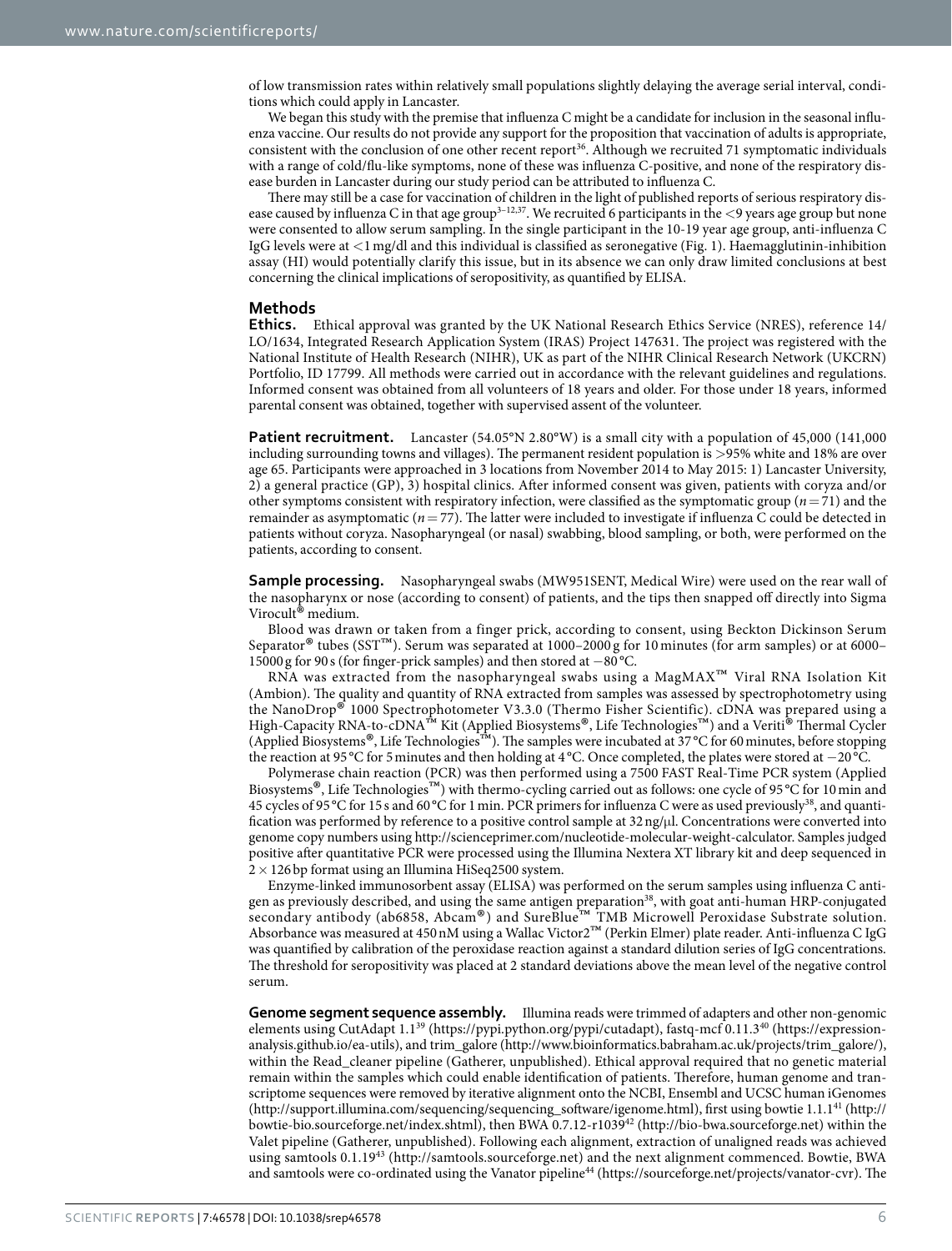resulting trimmed and cleaned reads are available from the Sequence Read Archive [\(https://www.ncbi.nlm.nih.](https://www.ncbi.nlm.nih.gov/sra/) [gov/sra/:](https://www.ncbi.nlm.nih.gov/sra/) BioSamples SAMN05954290 and SAMN05954291, Runs SRR4733498 and SRR4733494).

Influenza C genome C/Victoria/2/2012 (Genbank ref. KM504282) was selected as a representative of recently circulating influenza C and alignment of cleaned reads carried out using bowtie within the Valet pipeline. Consensus sequences were constructed using samtools 0.1.19 (bcftools and vcfutils functions). C/Victoria/2/2012 was used to fill gaps in the consensi and the bowtie alignment repeated. This cycle was performed until a stable consensus was obtained for each genome segment. The same process was repeated using BWA and combined consensi obtained. Alignment of reads to the final consensi was examined with Tablet<sup>45</sup> ([https://ics.hutton.](https://ics.hutton.ac.uk/tablet) [ac.uk/tablet\)](https://ics.hutton.ac.uk/tablet). Resulting assemblies of more than 200 bases were submitted to GenBank (references KY075640 - KY075642). The new strain of influenza C identified was designated C/Lancaster/1/2015.

**Phylogenetics and genome constellations.** Sequence alignments of composite partial segments with full influenza C genomes from GenBank, were performed using Muscle<sup>46</sup> in MEGA<sup>47</sup> ([http://www.megasoftware.](http://www.megasoftware.net) [net](http://www.megasoftware.net)) and neighbour joining trees48 constructed. Clock-like behaviour in sequence evolution on those trees was checked using TempEst<sup>49</sup> ([http://tree.bio.ed.ac.uk/software/tempest\)](http://tree.bio.ed.ac.uk/software/tempest). Bayesian phylogenetic analysis was performed in BEAST v.1.8.3<sup>50</sup> ([http://tree.bio.ed.ac.uk/software/beast/\)](http://tree.bio.ed.ac.uk/software/beast/). A Tamura 3-parameter (T93+G) substitution model<sup>51</sup>, coalescent constant size tree prior and relaxed lognormal clock were run for 100 million iterations in BEAST, with a burn-in of 25%. Genome constellations were determined by establishing the clade, as previously defined<sup>[28](#page-6-6)</sup>, in which each genome segment was located.

**Data Availability.** Statistical analyses on volunteers and ELISAs, BAM files and reference genomes for genome assemblies, genome fragments too short for inclusion in GenBank, BEAST inputs and outputs, TempEst inputs and outputs and pipeline Perl scripts, are available from: doi://10.17635/lancaster/researchdata/111.

#### **References**

- <span id="page-6-0"></span>1. Joosting, A. C., Head, B., Bynoe, M. L. & Tyrrell, D. A. Production of common colds in human volunteers by influenza C virus. *British medical journal* **4,** 153–154 (1968).
- 2. Kauppila, J. *et al.* Influenza C virus infection in military recruits-symptoms and clinical manifestation. *J Med Virol*, doi: 10.1002/ jmv.23756 (2013).
- <span id="page-6-4"></span>3. Matsuzaki, Y. *et al.* Frequent reassortment among influenza C viruses. *J Virol* **77,** 871–881 (2003).
- <span id="page-6-7"></span>4. Matsuzaki, Y. *et al.* A nationwide epidemic of influenza C virus infection in Japan in 2004. *Journal of clinical microbiology* **45,** 783–788, doi: 10.1128/JCM.01555-06 (2007).
- 5. Principi, N., Scala, A., Daleno, C. & Esposito, S. Influenza C virus-associated community-acquired pneumonia in children. *Influenza and other respiratory viruses*, doi: 10.1111/irv.12062 (2012).
- <span id="page-6-5"></span>6. Moriuchi, H., Katsushima, N., Nishimura, H., Nakamura, K. & Numazaki, Y. Community-acquired influenza C virus infection in children. *The Journal of pediatrics* **118,** 235–238 (1991).
- 7. Calvo, C., Garcia-Garcia, M. L., Centeno, M., Perez-Brena, P. & Casas, I. Influenza C virus infection in children, Spain. *Emerging infectious diseases* **12,** 1621–1622, doi: 10.3201/eid1210.051170 (2006).
- 8. Shimizu, Y., Abiko, C., Ikeda, T., Mizuta, K. & Matsuzaki, Y. Influenza C Virus and Human Metapneumovirus Infections in Hospitalized Children With Lower Respiratory Tract Illness. *The Pediatric infectious disease journal* **34,** 1273–1275, doi: 10.1097/ INF.0000000000000863 (2015).
- 9. Matsuzaki, Y. *et al.* Clinical features of influenza C virus infection in children. *The Journal of infectious diseases* **193,** 1229–1235, doi: 10.1086/502973 (2006).
- 10. Laxdal, O. E., Blake, R. M., Cartmill, T. & Robertson, H. E. Etiology of acute otitis media in infants and children. *Canadian Medical Association journal* **94,** 159–163 (1966).
- 11. Gouarin, S. *et al.* Study of influenza C virus infection in France. *J Med Virol* **80,** 1441–1446, doi: 10.1002/jmv.21218 (2008).
- 12. Takayanagi, M. *et al.* Acute encephalopathy associated with influenza C virus infection. *The Pediatric infectious disease journal* **28,** 554, doi: 10.1097/INF.0b013e3181a064b2 (2009).
- <span id="page-6-8"></span>13. Manuguerra, J. C., Hannoun, C., Saenz Mdel, C., Villar, E. & Cabezas, J. A. Sero-epidemiological survey of influenza C virus infection in Spain. *European journal of epidemiology* **10,** 91–94 (1994).
- 14. Manuguerra, J. C., Hannoun, C. & Aymard, M. Influenza C virus infection in France. *The Journal of infection* **24,** 91–99 (1992).
- <span id="page-6-2"></span>15. Motta, F. C., Luiz, M. O. & Couceiro, J. N. Serological analysis reveals circulation of influenza C viruses, Brazil. *Revista de saude publica* **34,** 204–205 (2000).
- <span id="page-6-10"></span>16. Nishimura, H., Sugawara, K., Kitame, F., Nakamura, K. & Sasaki, H. Prevalence of the antibody to influenza C virus in a northern Luzon Highland Village, Philippines. *Microbiology and immunology* **31,** 1137–1143 (1987).
- <span id="page-6-11"></span>17. Hilleman, M. R., Werner, J. H. & Gauld, R. L. Influenza antibodies in the population of the USA; an epidemiological investigation. *Bulletin of the World Health Organization* **8,** 613–631 (1953).
- <span id="page-6-1"></span>18. Vasil'eva, V. I., Zakstel'skaia, L., Govorkova, E. A., Rusakova, E. V. & Alekseenkova, L. I. [Immunostructure of the population to the influenza C virus]. *Voprosy virusologii* **30,** 661–664 (1985).
- <span id="page-6-9"></span>19. Tumova, B., Scharfenorth, H. & Adamczyk, G. Incidence of influenza C virus in Czechoslovakia and German Democratic Republic. *Acta virologica* **27,** 502–510 (1983).
- 20. Dykes, A. C., Cherry, J. D. & Nolan, C. E. A clinical, epidemiologic, serologic, and virologic study of influenza C virus infection. *Archives of internal medicine* **140,** 1295–1298 (1980).
- <span id="page-6-3"></span>21. Kaji, M. *et al.* Distribution of antibodies to influenza C virus. *The Kurume medical journal* **30,** 121–123 (1983).
- 22. O'Callaghan, R. J., Gohd, R. S. & Labat, D. D. Human antibody to influenza C virus: its age-related distribution and distinction from receptor analogs. *Infection and immunity* **30,** 500–505 (1980).
- 23. Ionita, E., Lupulescu, E., Alexandrescu, V., Matepiuc, M. & Tecu, C. Seroepidemiological study of the circulation of influenza C virus in man. *Roumanian archives of microbiology and immunology* **51,** 263–269 (1992).
- 24. Chakraverty, P. Antigenic relationship between influenza C viruses. *Archives of virology* **58,** 341–348 (1978).
- 25. Buonagurio, D. A., Nakada, S., Fitch, W. M. & Palese, P. Epidemiology of influenza C virus in man: multiple evolutionary lineages and low rate of change. *Virology* **153,** 12–21 (1986).
- 26. Yamashita, M., Krystal, M., Fitch, W. M. & Palese, P. Influenza B virus evolution: co-circulating lineages and comparison of evolutionary pattern with those of influenza A and C viruses. *Virology* **163,** 112–122 (1988).
- 27. Muraki, Y., Hongo, S., Sugawara, K., Kitame, F & Nakamura, K. Evolution of the haemagglutinin-esterase gene of influenza C virus. *J Gen Virol* **77** (Pt 4), 673–679 (1996).
- <span id="page-6-6"></span>28. Gatherer, D. Tempo and mode in the molecular evolution of influenza C. *PLoS currents* **2,** RRN1199, doi: 10.1371/currents. RRN1199 (2010).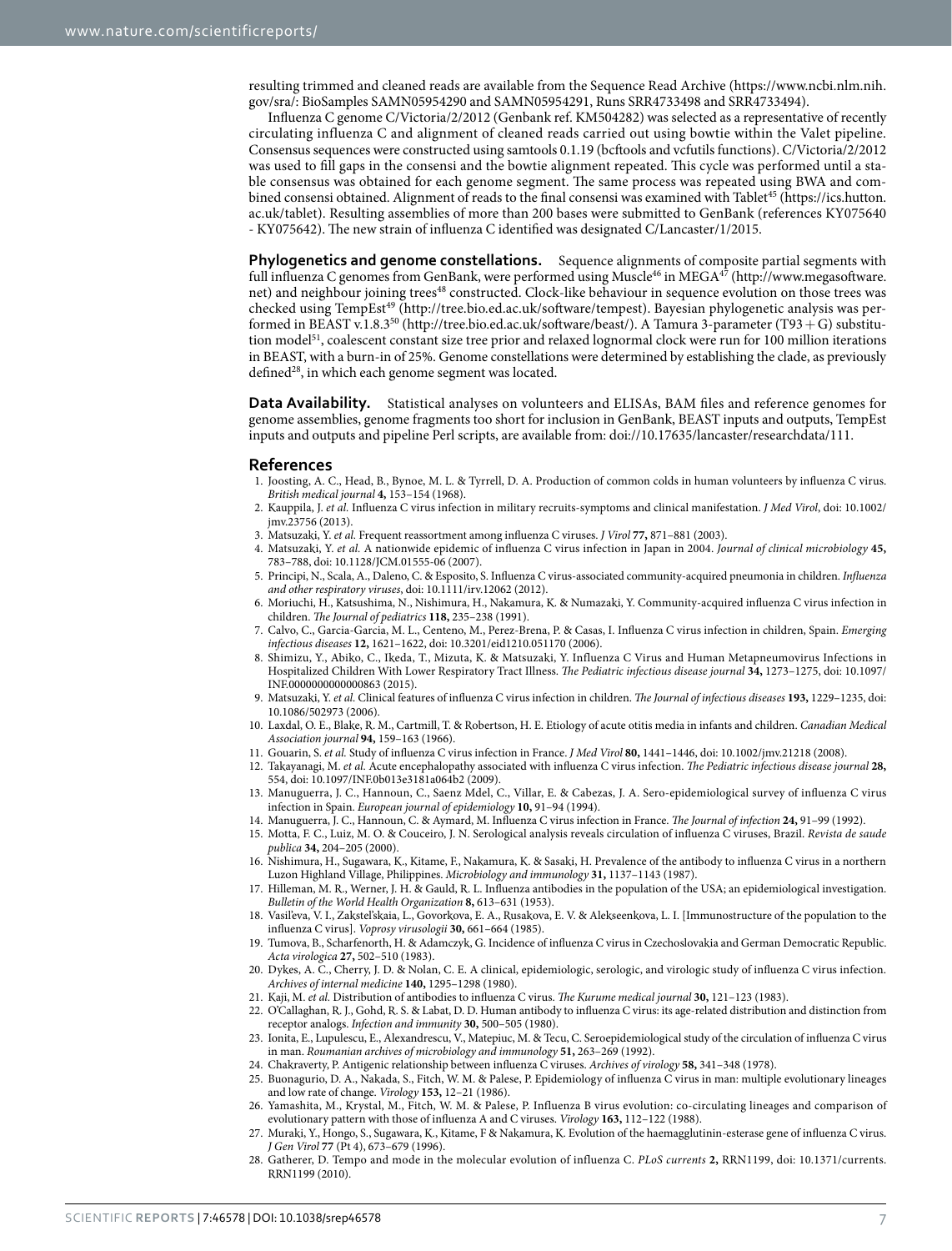- 29. Racaniello, V. R. & Palese, P. Isolation of influenza C virus recombinants. *J Virol* **32,** 1006–1014 (1979).
- <span id="page-7-0"></span>30. Peng, G. *et al.* Genetic Reassortment of Influenza-C Viruses in Man. *Journal of General Virology* **75,** 3619–3622, doi: 10.1099/0022- 1317-75-12-3619 (1994).
	- 31. Chen, R. & Holmes, E. C. The evolutionary dynamics of human influenza B virus. *J Mol Evol* **66,** 655–663, doi: 10.1007/s00239-008- 9119-z (2008).
	- 32. Chou, Y. Y. *et al.* One influenza virus particle packages eight unique viral RNAs as shown by FISH analysis. *Proceedings of the National Academy of Sciences of the United States of America* **109,** 9101–9106, doi: 10.1073/pnas.1206069109 (2012).
	- 33. Matsuzaki, Y. *et al.* Genetic Lineage and Reassortment of Influenza C Viruses Circulating between 1947 and 2014. *J Virol* **90,** 8251–8265, doi: 10.1128/JVI.00969-16 (2016).
	- 34. Lam, T. T., Zhu, H., Chong, Y. L., Holmes, E. C. & Guan, Y. Puzzling Origins of the Ebola Outbreak in the Democratic Republic of the Congo, 2014. *J Virol* **89,** 10130–10132, doi: 10.1128/JVI.01226-15 (2015).
	- 35. Wertheim, J. O. The re-emergence of H1N1 influenza virus in 1977: a cautionary tale for estimating divergence times using biologically unrealistic sampling dates. *PloS one* **5,** e11184, doi: 10.1371/journal.pone.0011184 (2010).
	- 36. Smith, D. B., Gaunt, E. R., Digard, P., Templeton, K. & Simmonds, P. Detection of influenza C virus but not influenza D virus in Scottish respiratory samples. *Journal of clinical virology: the official publication of the Pan American Society for Clinical Virology* **74,** 50–53, doi: 10.1016/j.jcv.2015.11.036 (2016).
	- 37. Peng, G. *et al.* Frequent occurrence of genetic reassortment between influenza C virus strains in nature. *J Gen Virol* **77** (Pt 7), 1489–1492 (1996).
	- 38. Salez, N. *et al.* Influenza C virus high seroprevalence rates observed in 3 different population groups. *The Journal of infection* **69,** 182–189, doi: 10.1016/j.jinf.2014.03.016 (2014).
	- 39. Martin, M. Cutadapt removes adapter sequences from high-throughput sequencing reads. *EMBnet. Journal* **17,** 10–12, [http://dx.doi.](http://dx.doi.org/10.14806/ej.14817.14801.14200) [org/10.14806/ej.14817.14801.14200](http://dx.doi.org/10.14806/ej.14817.14801.14200) (2011).
	- 40. Aronesty, E. Comparison of sequencing utility programs. *The Open Bioinformatics Journal* **7,** doi: 10.2174/1875036201307010001 (2013).
	- 41. Langmead, B., Trapnell, C., Pop, M. & Salzberg, S. L. Ultrafast and memory-efficient alignment of short DNA sequences to the human genome. *Genome biology* **10,** R25, doi: 10.1186/gb-2009-10-3-r25 (2009).
	- 42. Li, H. & Durbin, R. Fast and accurate long-read alignment with Burrows-Wheeler transform. *Bioinformatics* **26,** 589–595, doi: 10.1093/bioinformatics/btp698 (2010).
	- 43. Li, H. *et al.* The Sequence Alignment/Map format and SAMtools. *Bioinformatics* **25,** 2078–2079, doi: 10.1093/bioinformatics/btp352 (2009).
	- 44. Jarrett, R. F., Gallagher, A. & Gatherer, D. Molecular methods of virus detection in lymphoma. *Methods Mol Biol* **971,** 277–293, doi: 10.1007/978-1-62703-269-8\_16 (2013).
	- 45. Milne, I. *et al.* Using Tablet for visual exploration of second-generation sequencing data. *Briefings in bioinformatics* **14,** 193–202, doi: 10.1093/bib/bbs012 (2013).
	- 46. Edgar, R. C. MUSCLE: multiple sequence alignment with high accuracy and high throughput. *Nucleic acids research* **32,** 1792–1797, doi: 10.1093/nar/gkh340 (2004).
	- 47. Kumar, S., Nei, M., Dudley, J & Tamura, K. MEGA: a biologist-centric software for evolutionary analysis of DNA and protein sequences. *Briefings in bioinformatics* **9,** 299–306, doi: 10.1093/bib/bbn017 (2008).
	- 48. Saitou, N. & Nei, M. The neighbor-joining method: a new method for reconstructing phylogenetic trees. *Molecular biology and evolution* **4,** 406–425 (1987).
	- 49. Rambaut, A., Lam, T. T., Carvalho, L. M. & Pybus, O. G. Exploring the temporal structure of heterochronous sequences using TempEst (formerly Path-O-Gen) *Virus Evolution* **2,** doi: 10.1093/ve/vew1007 doi: 10.1093/ve/vew007 (2016).
	- 50. Drummond, A. J. & Rambaut, A. BEAST: Bayesian evolutionary analysis by sampling trees. *BMC evolutionary biology* **7,** 214, doi: 10.1186/1471-2148-7-214 (2007).
	- 51. Tamura, K. The rate and pattern of nucleotide substitution in Drosophila mitochondrial DNA. *Molecular biology and evolution* **9,** 814–825 (1992).

### **Acknowledgements**

KVA received a Service Increment from Teaching (SIFT) studentship from University Hospitals of Morecambe Bay (UHMB) National Health Service (NHS) Foundation Trust, UK and performed this work as part of the requirements for the degree of Master of Science (MSc). Rosetrees Trust, UK, provided additional funding for deep sequencing (grant M395).

#### **Author Contributions**

K.V.A. collected the samples and performed all laboratory work except deep sequencing. LAB supervised laboratory work on ELISAs. G.R. supervised laboratory work on PCR. N.S. prepared influenza C antigens, PCR primers and positive and negative control samples for PCR. N.R.M. performed deep sequencing. M.J.H. performed deep sequencing. J.R. assisted in sample collection. N.H. assisted in sample collection. S.W. provided clinical supervision in the general practice surgery. R.M.L. provided executive laboratory supervision on immunology. R.W.P. provided executive laboratory supervision on molecular biology and was a named cosupervisor for the MSc degree of KVA. M.W. provided clinical supervision in the hospital and was a named co-supervisor for the MSc degree of KVA D.G. wrote the grant and ethics applications, drafted and corrected the paper, and was principal supervisor for the MSc degree of KVA.

### **Additional Information**

**Supplementary information** accompanies this paper at <http://www.nature.com/srep>

**Competing Interests:** The authors declare no competing financial interests.

**How to cite this article:** Atkinson, K. V. *et al.* Influenza C in Lancaster, UK, in the winter of 2014-2015. *Sci. Rep.* **7**, 46578; doi: 10.1038/srep46578 (2017).

**Publisher's note:** Springer Nature remains neutral with regard to jurisdictional claims in published maps and institutional affiliations.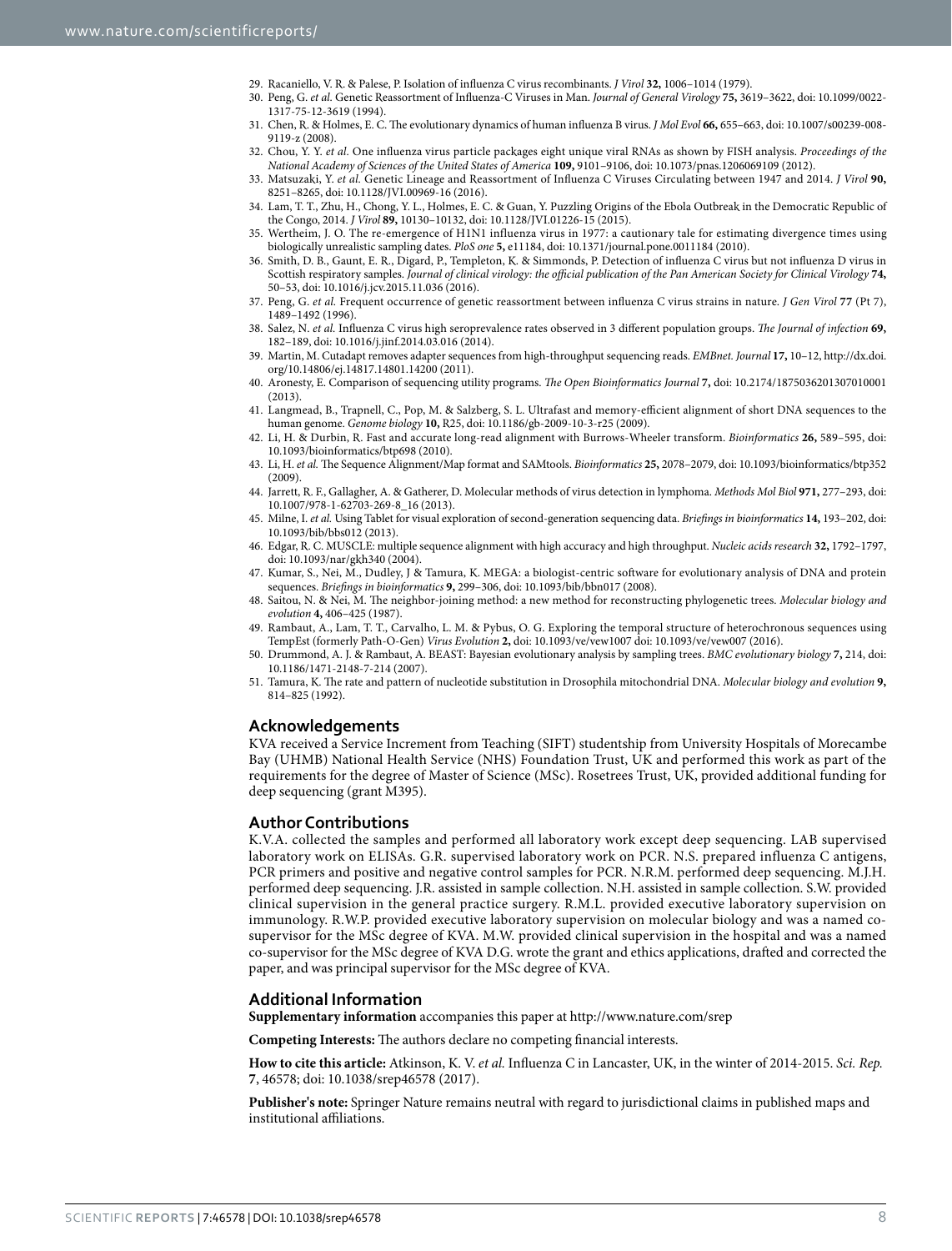C  $\bigcirc$  This work is licensed under a Creative Commons Attribution 4.0 International License. The images or other third party material in this article are included in the article's Creative Commons license, unless indicated otherwise in the credit line; if the material is not included under the Creative Commons license, users will need to obtain permission from the license holder to reproduce the material. To view a copy of this license, visit <http://creativecommons.org/licenses/by/4.0/>

© The Author(s) 2017